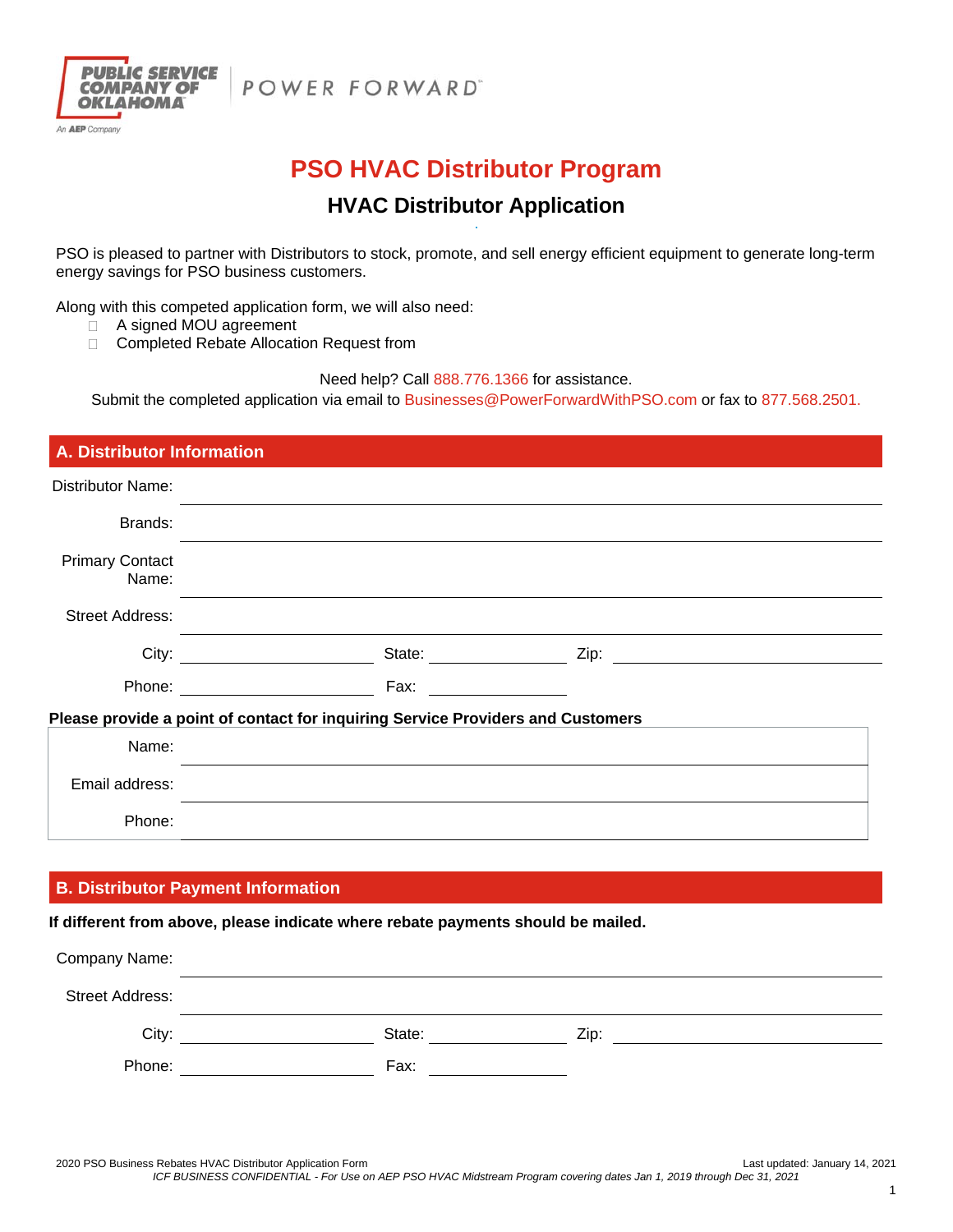

## **PSO HVAC Distributor Program**

### **HVAC Distributor Application .**

#### **C. General Program Design**

How much or what percentage of the rebate will be passed along to Service Providers/Customer?

Do you plan to provide any of the rebate amounts to your employees?  $\Box$  Yes  $\Box$  No

If yes, how much or what percentage will be given?

Do you expect to have any marketing promotions that could help you meet your Program commitments? If yes, please describe your plans:

#### **D. General Program Design**

How much or what percentage of the rebate will be passed along to Service Providers/Customer?

Do you plan to provide any of the rebate amounts to your employees?  $\Box$  Yes  $\Box$  No

If yes, how much or what percentage will be given?

Do you expect to have any marketing promotions that could help you meet your Program commitments? If yes, please describe your plans: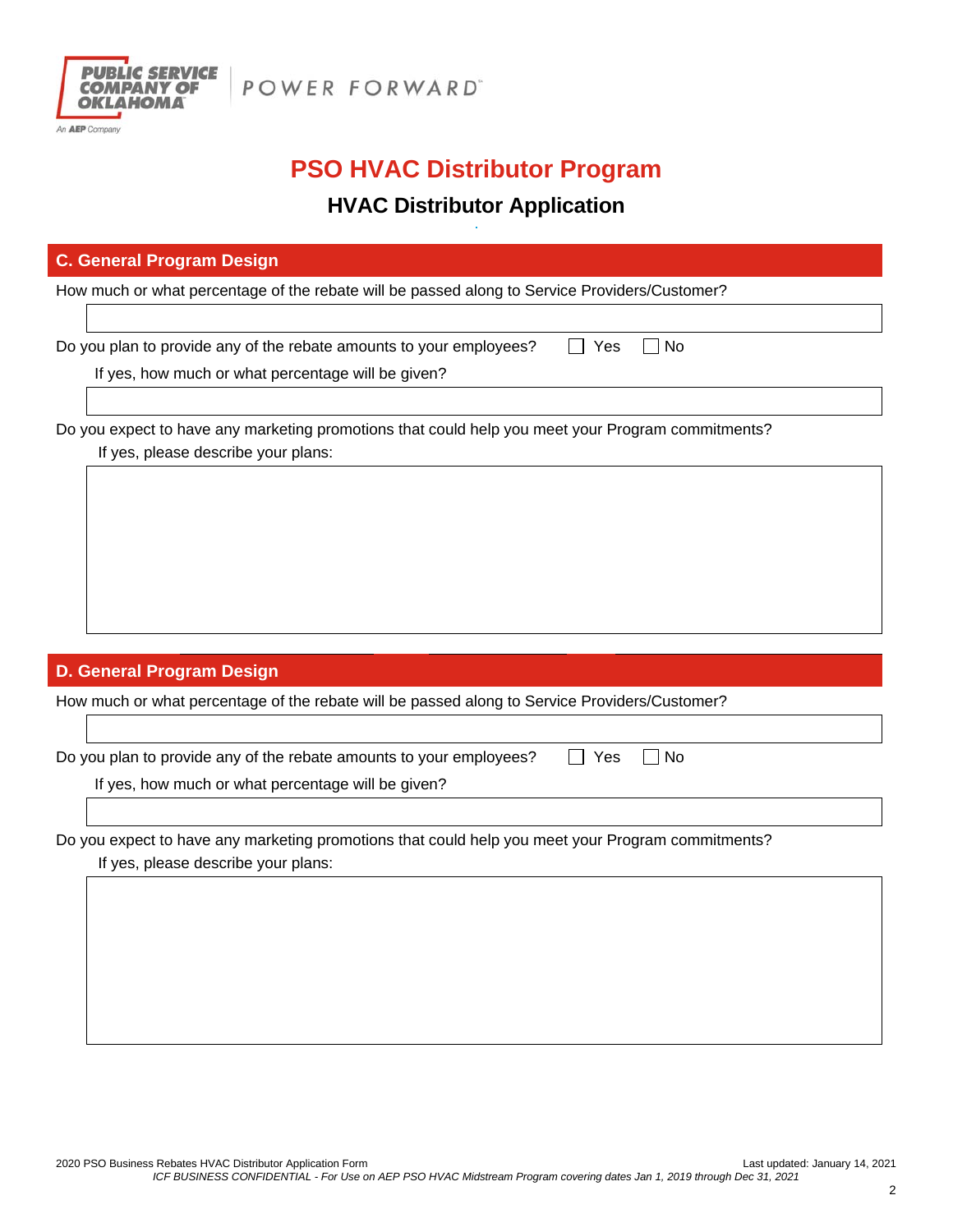

## **PSO HVAC Distributor Program**

### **HVAC Distributor Application .**

#### **E. Planned Training and Outreach**

Outline plans for training or outreach your company plans to provide (in addition to any training provided by the Program) that will contribute to the success of PSO Business Rebates HVAC Midstream program

| For Service<br>Providers:   |  |
|-----------------------------|--|
| For Your<br>Internal Staff: |  |

#### **F. Service Provider Recruitment and Follow-Up**

Will you offer the Program to:  $\Box$  Your entire Service Providers base or  $\Box$  A select group of Service Providers

If you are offering to a select group of Service Providers, by what criteria?

How do you plan to generate initial interest among your Service Providers, and what role will your Territory Managers play in getting Service Providers interested?

How do you plan to follow-up with your Service Providers to ensure that they submit qualifying equipment to you on a regular basis, and what role will your TMs play in this follow-up?